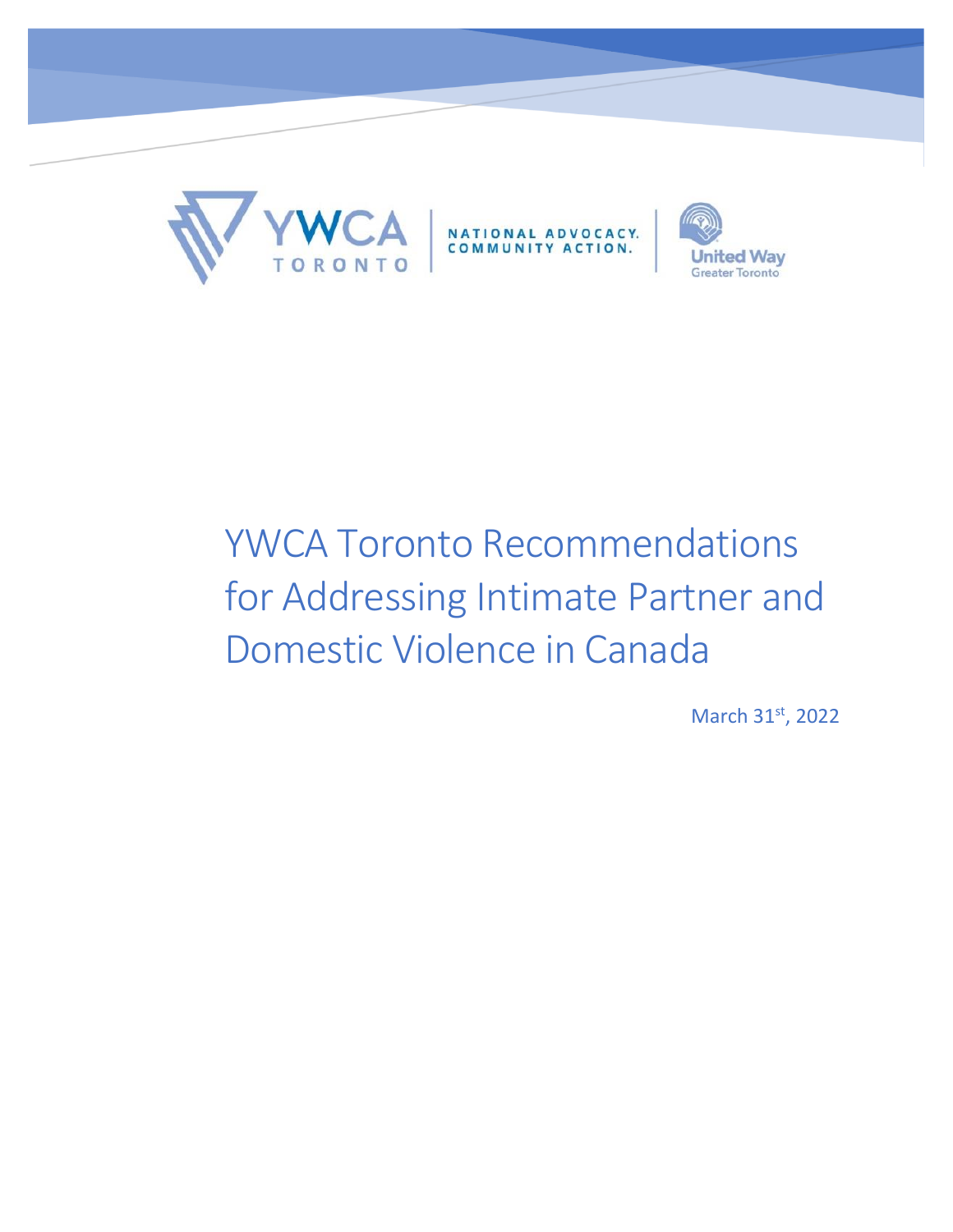The House of Commons Standing Committee on the Status of Women

Member of Parliament, Karen Vecchio Chair, Standing Committee on the Status of Women Government of Canada [FEWO@parl.gc.ca](mailto:FEWO@parl.gc.ca)

March 31<sup>st</sup>, 2022

## *Re: YWCA Toronto Recommendations for Addressing Intimate Partner and Domestic Violence in Canada*

Dear Chair, MP Karen Vecchio, and Committee Members:

We are writing to share our recommendations on how the Committee on the Status of Women can begin to address intimate partner and domestic violence in Canada.

YWCA Toronto is the city's largest multi-service organization. Every day we help women and gender diverse people find safety, escape violence, gain meaningful employment, and access safe, affordable housing. We serve over 13,000 people across Toronto each year. We also engage in systemic advocacy to advance gender and racial equality, reduce poverty, and end gender-based violence (GBV).

We are glad to see that the Committee has undertaken this important study. GBV was a grave concern for women, girls and gender diverse people long before COVID-19, but that concern has been magnified as cases of violence have soared during the pandemic. Lockdowns and 'shelter-in-place' emergency orders implemented to reduce the risk of transmission and exposure to the virus further isolated and heightened the risk of violence at home.<sup>1</sup>

Every six days, a woman is killed by her intimate partner in Canada. Violence and fatality for women experiencing intimate partner and domestic violence are most common in the home. The Canadian Femicide Observatory for Justice and Accountability recently released their #CallItFemicide2021 Report, indicating 173 women and girls were violently killed in Canada in 2021. Of the 173 tragedies, 47 per cent of victims were killed in the home they shared with the accused and 35 per cent were current or former intimate partners. In contrast to 2019, ahead of the pandemic, this is a 26 per cent increase in deaths.<sup>2</sup>

When we seek to address GBV, it is vital that we consider the vast inequities that exist in our society that further hinder the ability of women, girls and gender diverse people not only to survive but also to thrive. Unaffordable housing, financial insecurity, and limited access to support services exacerbate experiences of domestic and intimate partner violence. The likelihood that a person will experience violence is affected by socioeconomic status and other social identities. Women and gender diverse people living with disabilities, precarious immigration status and/or women who are Indigenous, newcomers or racialized are at a higher risk of domestic and intimate partner violence. A holistic and intersectional approach is needed to address this violence.

YWCA Toronto offers the following recommendations to mitigate GBV across the country: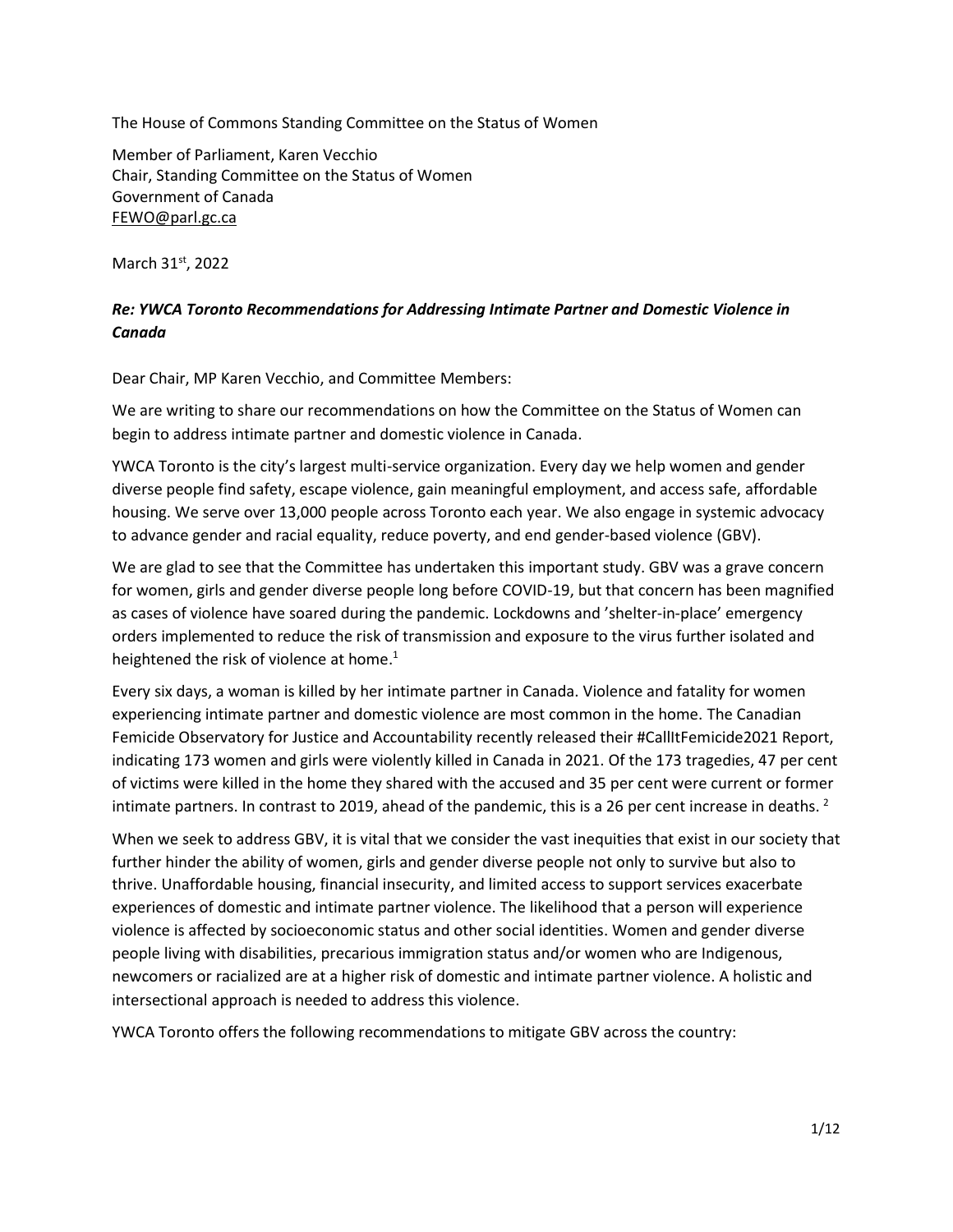**Education and Prevention Programs and Strategies**

- **Implement the recommendations put forward in the Women's Shelter Canada report: [A](https://nationalactionplan.ca/wp-content/uploads/2021/06/NAP-Final-Report.pdf)  [Report to Guide the Implementation of a National Action Plan on Violence Against Women](https://nationalactionplan.ca/wp-content/uploads/2021/06/NAP-Final-Report.pdf)  [and GBV](https://nationalactionplan.ca/wp-content/uploads/2021/06/NAP-Final-Report.pdf) beginning with those outlined in their [First Stops on the Road to the National Action](https://nationalactionplan.ca/wp-content/uploads/2021/06/First-Stops-on-the-Road-to-the-NAP.pdf)  [Plan report.](https://nationalactionplan.ca/wp-content/uploads/2021/06/First-Stops-on-the-Road-to-the-NAP.pdf)**
- **Implement the recommendations within the National Inquiry on Missing and Murdered Indigenous Women and Girls (MMIWG) report. <sup>3</sup>**
- **Prioritize funding research initiatives on the impacts of domestic and intimate partner violence to ensure more up-to-date information. Updated research would aid prevention efforts.<sup>4</sup>**
- **Create, deliver and fund community-led public education campaigns on GBV, that highlight intimate partner and domestic violence. Ensure these education efforts are multilingual and are paired with culturally appropriate support.**

**Financial Support**

- **Mandate financial institutions to develop policies and procedures to recognize signs of financial abuse.**
- **Explore the implementation of a guaranteed livable income program that is genderresponsive.**
- **Offer emergency funding and interest-free loans for women and gender diverse people fleeing violence.**

**Safe and Affordable Housing**

- **Ensure the 25 per cent allocation of funding to women in the National Housing Strategy is being operationalized at the provincial level and reflected in federal-provincial/territorial agreements.**
- **Ensure a range of housing options exist in Canada, including supportive housing options; permanent, affordable housing; transition housing; and shelters for women and trans people.**
- **Fund research into the housing needs of disabled women, racialized women and trans people fleeing violence.**

**Mental Health Support**

• **Increase funding to ensure free, intersectional and trauma-informed mental health supports for survivors and their families, and to ensure the elimination of waitlists and irregular therapeutic supports.** 

**Women and Gender Diverse People with Precarious Status**

- **Develop and distribute information about violence against women and services available at points of entry for new residents such as airports.**
- **Ensure programs and services offered to survivors are made widely available, providing adequate federal investment in culturally appropriate supports that are available in multiple languages. These programs and services include but are not limited to legal support, crisis resources, violence against women programs, and wraparound support services.**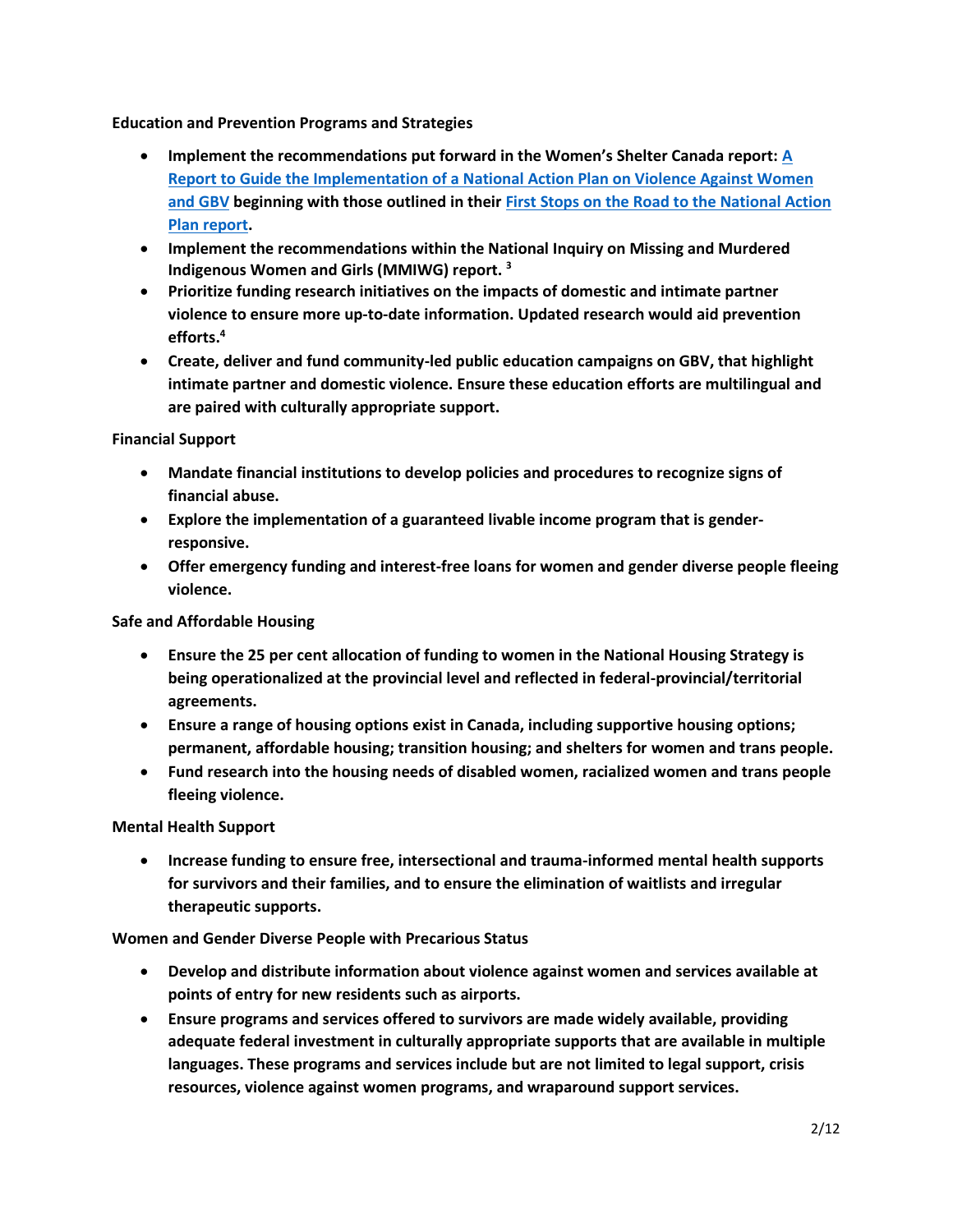• **End all discriminatory social assistance requirements that prevent women with precarious status from being able to attain housing and social assistance, including child benefits.**

#### **Justice System Response**

- **Develop domestic violence legal information agencies that offer free legal support.**
- **Adopt a survivor-centered approach and decriminalize reporting incidents of violence.**
- **Explore alternative justice models for survivors of sexual and GBV.**

**Ensure a Stable Violence Against Women and GBV Sector** 

- **Provide permanent, multi-year funding to nonprofit organizations supporting survivors of sexual and GBV.**
- **Extend the Canada Emergency Wage Subsidy for charities and nonprofit organizations.<sup>5</sup>**

#### **Invest in Education and Prevention Programs and Strategies**

A lack of education and awareness about GBV perpetuates harm. To address gender-based and intimate partner violence, we must first increase public awareness about the abuse being perpetrated against women, girls and gender diverse people and its impacts in our society. A survey conducted by the Canadian Women's Foundation showed that 90% of people believe that everyone has a duty to address  $\text{GBV.}^6$ 

The federal government has a role to play in ensuring all women, girls and gender diverse people residing in Canada are free from gender-based and intimate partner violence, regardless of where they live, their income level and their status. The following recommendations will allow the federal government to address some of the root causes of GBV and intimate partner abuse.

#### *Implementing A National Strategy*

Increased awareness surrounding domestic and intimate partner violence increases prevention. A recent article in the Globe and Mail highlights the scarcity of prevention programs across Canada and the lack of national resources available to those looking to flee abusive relationships.<sup>7</sup> In particular, the article points to the lack of national oversight to address violence against women and of updated research on the economic impact of domestic and intimate partner violence – the last report being produced in 2019.<sup>8</sup>

YWCA Canada was involved in the blueprint brought forward by Women's Shelters Canada (WSC) offering [a report](https://nationalactionplan.ca/wp-content/uploads/2021/06/NAP-Final-Report.pdf) to guide the implementation of a [National Action Plan on Violence Against Women and](https://nationalactionplan.ca/wp-content/uploads/2021/06/NAP-Final-Report.pdf)  [GBV.](https://nationalactionplan.ca/wp-content/uploads/2021/06/NAP-Final-Report.pdf) This report identifies 100 recommendations and provides a roadmap to begin the process of instituting a national plan to address violence against women and GBV. Women and Gender Equality Canada's Indigenous Women's Circle largely contributed to the plan, identifying the needed response to the findings from the National Inquiry into Missing and Murdered Indigenous Women and Girls.

We were elated to see the momentous funding allocated to create a national action plan and are eager to see it develop with guidance from community leaders and individual anti-violence expertise.<sup>9</sup> We support the full financing of the recommendations offered by the Roadmap to a National Action Plan on Violence Against Women and GBV.<sup>10</sup> In order for a National Action Plan to be successful, it is vital that these plans are shaped by community input and guidance from those GBV subject matter experts and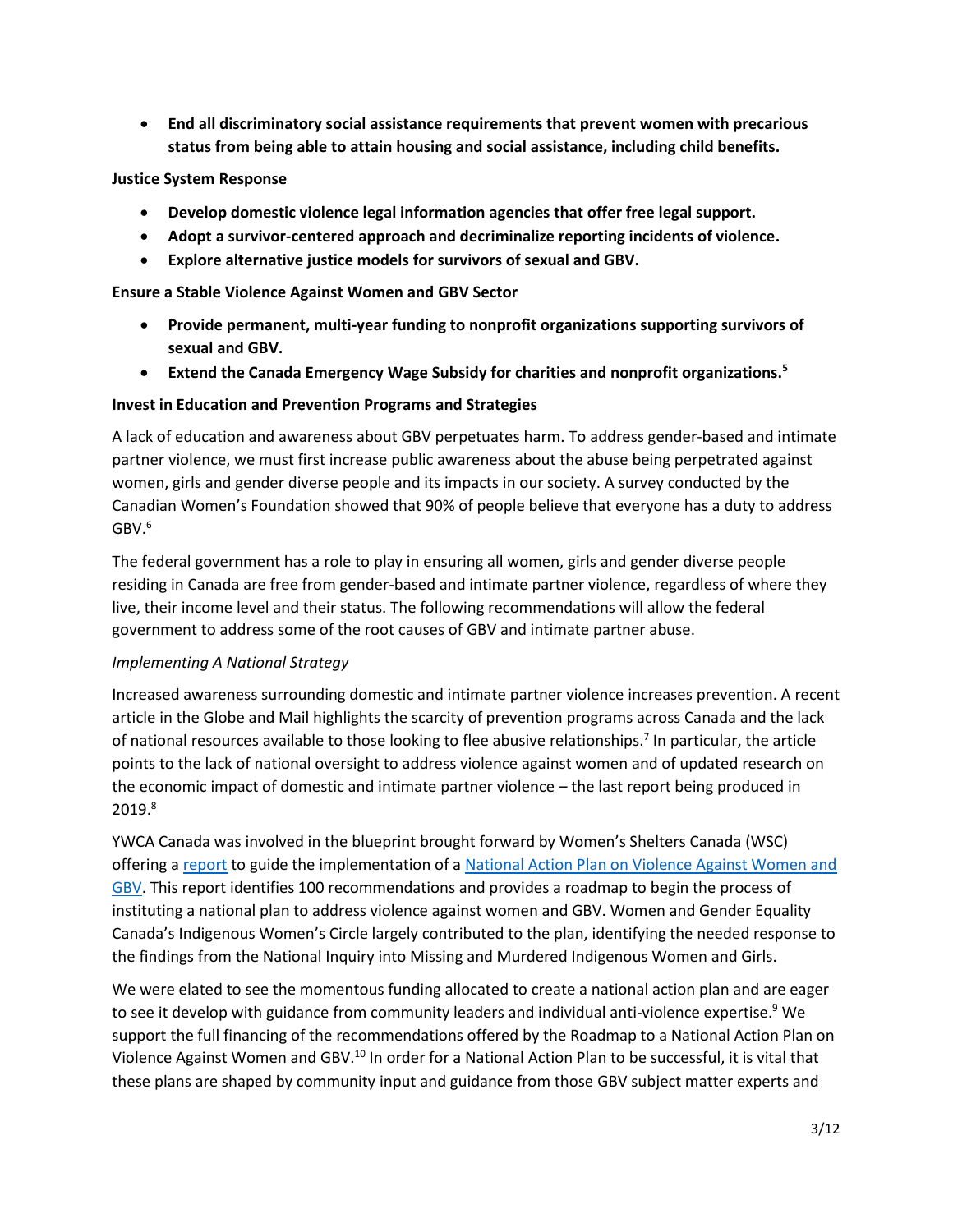consider the disparate experiences of violence encountered by Indigenous, Black and LGBTQ+ women and gender diverse people and those living with disabilities.

YWCA Toronto supports prevention programming and public awareness campaigns to address violence against women and gender diverse people. Public education campaigns such a[s The Violence at Home](https://canadianwomen.org/signal-for-help/)  [Signal For Help](https://canadianwomen.org/signal-for-help/) campaign led by the Canadian Women's Foundation exemplify how increased awareness can lead to prevention. To ensure this type of programming continues to exist and is widely available, we are calling on the government to provide increased funding to community-led initiatives working towards awareness and prevention of GBV across the country.

## **Recommendations:**

- **Implement the recommendations put forward in the Women's Shelter Canada report: [A](https://nationalactionplan.ca/wp-content/uploads/2021/06/NAP-Final-Report.pdf)  [Report to Guide the Implementation of a National Action Plan on Violence Against Women](https://nationalactionplan.ca/wp-content/uploads/2021/06/NAP-Final-Report.pdf)  [and GBV](https://nationalactionplan.ca/wp-content/uploads/2021/06/NAP-Final-Report.pdf) beginning with those outlined in their [First Stops on the Road to the National Action](https://nationalactionplan.ca/wp-content/uploads/2021/06/First-Stops-on-the-Road-to-the-NAP.pdf)  [Plan report.](https://nationalactionplan.ca/wp-content/uploads/2021/06/First-Stops-on-the-Road-to-the-NAP.pdf)**
- **Implement the recommendations within the National Inquiry on Missing and Murdered Indigenous Women and Girls (MMIWG) report. 11**
- **Prioritize funding research initiatives on the impacts of domestic and intimate partner violence to ensure more up-to-date information. Updated research would aid prevention efforts. 12**
- **Create, deliver and fund community-led public education campaigns on GBV, that highlight intimate partner and domestic violence. Ensure these education efforts are multilingual and are paired with culturally appropriate support.**

## **Financial Supports for Women Who Face GBV or Intimate Partner Violence**

Economic security is a pressing need for survivors of domestic and intimate partner violence. Many survivors face extreme financial strain which is connected to financial abuse, the cost of moving to a new home, accessing legal supports, child care and job loss due to relocation/safety concerns. Attending court dates, accessing mental health supports and re-locating and rebuilding a life in safety all cost money. When women move away from their abusers, they often do so with large debts and/or poor credit scores, making it further difficult to secure rental housing or child care.

Most women who experience domestic violence also experience financial abuse. Greater protection and awareness about situations of financial abuse should be instituted. Financial institutions can play a role in the detection and prevention of financial abuse.<sup>13</sup> UK Finance has developed policies and procedures for employees to recognize signs of financial abuse.<sup>14</sup>

Deeply inadequate social assistance rates contribute to safety concerns. For example, in Ontario, once a couple has lived together for more than three months, Ontario Works requires a joint claim for social assistance is made. These policies lack consideration of potential financial and spousal abuse as there is no guaranteed equal division of funds.<sup>15</sup> For women fleeing violence, having access to financial resources to find a new home and access support services is of the utmost importance. According to a 2019 Statistics Canada report, one in four people who experience financial abuse also experience spousal violence.<sup>16</sup> While provincial governments determine provincial social assistance rates, there is an important role for the federal government to play. We urge the federal government to seriously explore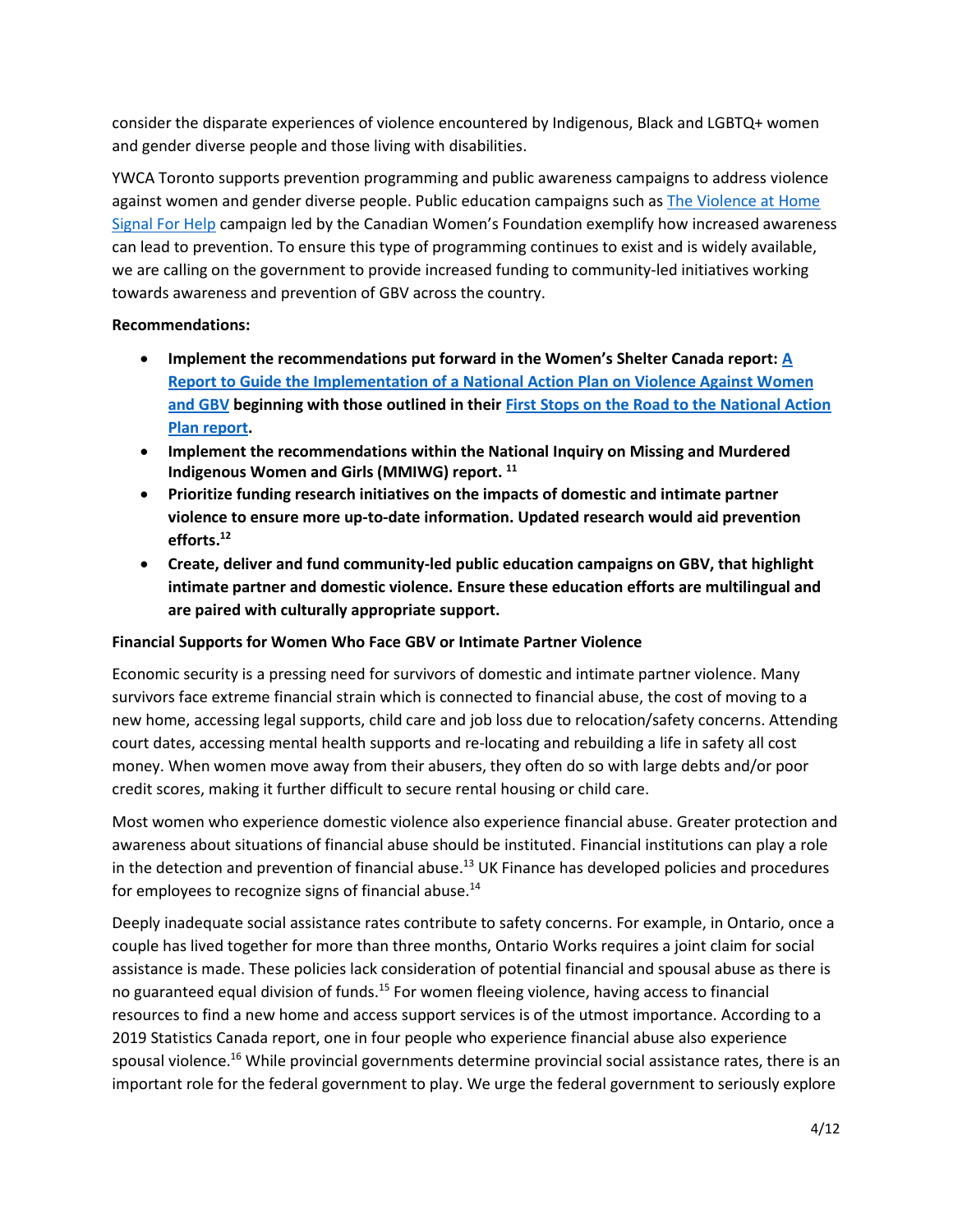a guaranteed livable income program that is gender-responsive and meets the needs of women living in Canada.

In addition, it would be valuable to offer emergency funding and interest-free loans for women and gender diverse people fleeing violence to pay for necessities such as food, rent and legal support. At YWCA Toronto, we operate the December  $6<sup>th</sup>$  Fund, a non-interest-bearing loan for women fleeing violence. Our fund helps survivors access financial support to help rebuild lives in safety. Having funds available for survivors of domestic and intimate partner violence helps to ease the financial strain commonly felt by those leaving abusive relationships and provides empowerment.<sup>17</sup>

## **Recommendations:**

- **Mandate financial institutions to develop policies and procedures to recognize signs of financial abuse.**
- **Explore the implementation of a guaranteed livable income program that is genderresponsive.**
- **Offer emergency funding and interest-free loans for women and gender diverse people fleeing violence.**

# **Ensure Safe and Affordable Housing**

No one should be forced to remain in a violent situation or return to a violent partner simply because they cannot secure safe and affordable housing. In addition to experiencing significant life disruptions such as the loss of community and financial strain, survivors of intimate partner and domestic violence risk housing instability and homelessness. These risks are compounded by the lack of affordable market housing and discriminatory financial assistance policies. Addressing the housing crisis and the lack of culturally appropriate emergency shelter and transitional housing options for women and girls fleeing violence would help to create a society free of intimate partner and domestic violence.

## *Access to Adequate Emergency Shelter Spaces*

As it currently exists, waitlists for social housing in Toronto and across the country are mounting. In turn, women are turning to shelter systems. However, access to Violence Against Women (VAW) shelters is limited. Frontline staff have shared that the lack of shelter spaces is leaving women "calling central intake every day to see if there is space available in order to leave their abuser." When women find out no VAW shelter spots are available, they end up turning to homeless shelters or bouncing between housing arrangements with family and friends where possible. VAW shelters were at capacity prior to the pandemic, forcing many women to endure intimate partner and domestic violence longer. While some efforts to increase shelter space have been made, provincial funding does not account for current shortfalls in operational funding or adequately support long-term services. 18

It is important to recognize the diversity of the shelter system. We cannot assume that any shelter is a safe and adequate option for those fleeing intimate partner and domestic violence. VAW shelters have an increased level of privacy, both in terms of the space itself, and in terms of having undisclosed addresses. Housing with security services, like our YWCA Toronto housing, provides extra security against vindictive ex-partners. Frontline staff have emphasized the importance of having housing workers on-site and the role they play in helping survivors navigate the nuances of leaving their homes, linking them to support services and providing additional safety measures when needed, such as liaising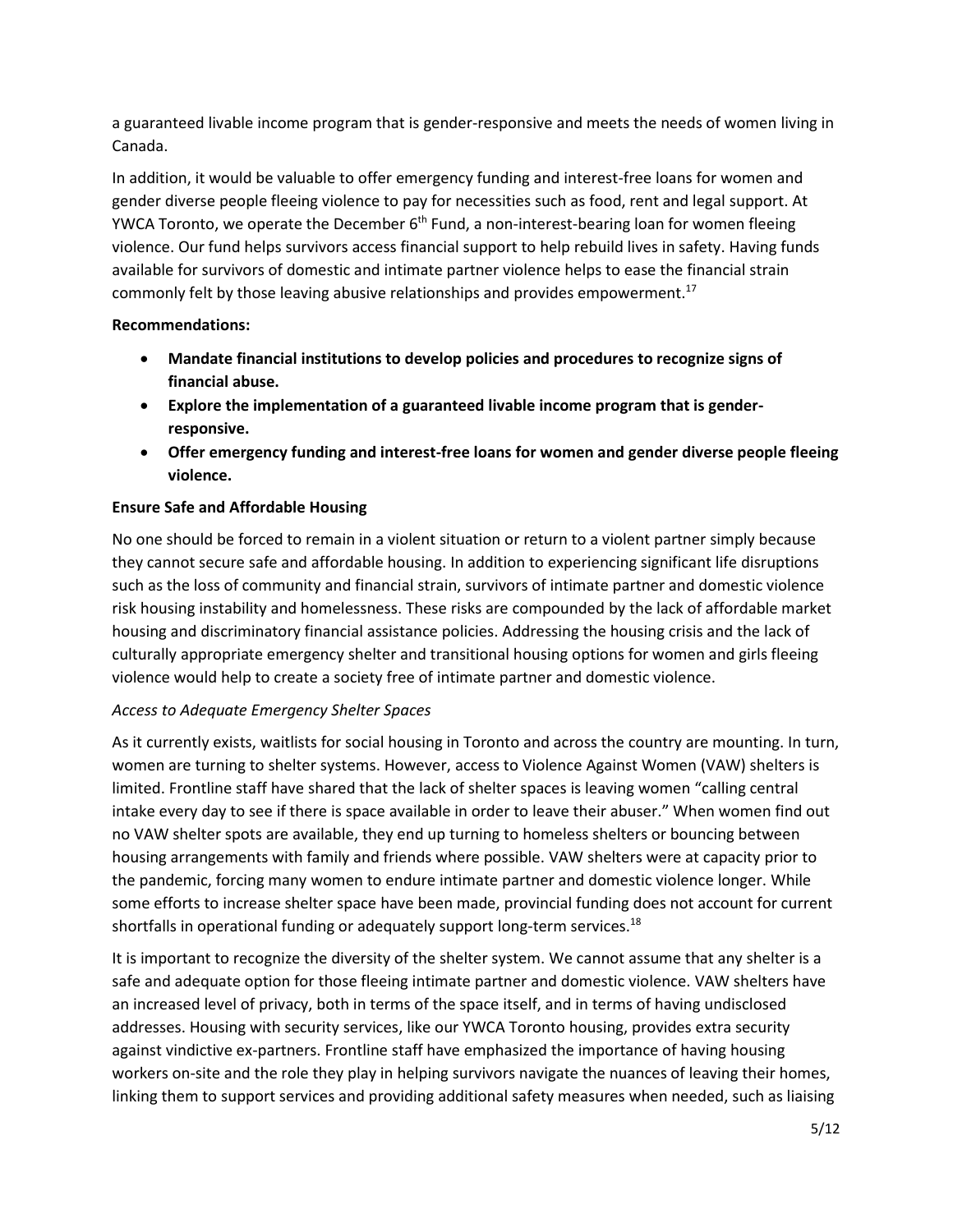with appropriate venues to issue no-trespass orders and reporting unwanted and/or dangerous contact. Access to these types of shelters is unfortunately limited due to such little vacancy and prioritizing those who are currently living in violent situations, as opposed to those living in other shelters.

## *Affordable Housing and Transition Supports*

For those who are able to move out of the shelter system, the process is cumbersome. Due to a lack of affordable housing options and inadequate transition supports, many survivors remain in the shelter system longer than permitted, in turn putting added pressure on the system. It is important to have greater support for agencies that work with those who have experienced GBV. Many agencies that have Transitional and Housing Support Workers (THSW) also run shelters. THSW only have a two-year commitment to their clients, but we know that violence and the impacts of violence continue for much longer than that. The staff we have consulted expressed an urgency to have more transitional housing options and additional transition support, much like Community Support Workers or Case Managers that provide additional support once people are housed. This would allow THSW to focus on unhoused clients in the community who need more intensive services like safety plans, Special Priority Program applications (SSP) and assistance with legal issues.

Systemic discrimination faced by racialized communities and gender diverse people also poses a barrier to peoples ability to access housing. Those accessing income assistance are often met with the landlord's refusal to consider their application. Trans and non-binary people – who have faced increased violence within their homes – face barriers in accessing supportive housing due to many shelter services being separated by sex. Staff we consulted acknowledged that our shelters are dominantly occupied by racialized women – a clear indication of the disproportionate violence faced by BIPOC women as a result of many structural inequities. Additional elements such as waitlists, proximity to work, access to transit, accessibility accommodations and options to house children further impact survivors' ability to access supportive housing when fleeing violence.

Limited access to safe and affordable housing leaves women and gender diverse people in suboptimal positions that inevitably compromise their personal safety and wellbeing. Adequate housing provides stability that enables people to support themselves better and begin a successful healing journey. It is vital that the government recognizes access to safe, affordable and dignified housing as a crucial component to address domestic and intimate partner violence.<sup>19</sup>

## **Recommendations:**

- **Ensure the 25 per cent allocation of funding to women in the National Housing Strategy is being operationalized at the provincial level and reflected in federal-provincial/territorial agreements.**
- **Ensure a range of housing options exist in Canada, including supportive housing options; permanent, affordable housing; transition housing; and shelters for women and trans people.**
- **Fund research into the housing needs of disabled women, racialized women and trans people fleeing violence.**

#### **Mental Health Support**

GBV has a profound impact on mental health and well-being. GBV is associated with poor long-term mental health such as depression, anxiety, and post-traumatic stress disorder. The daily stress to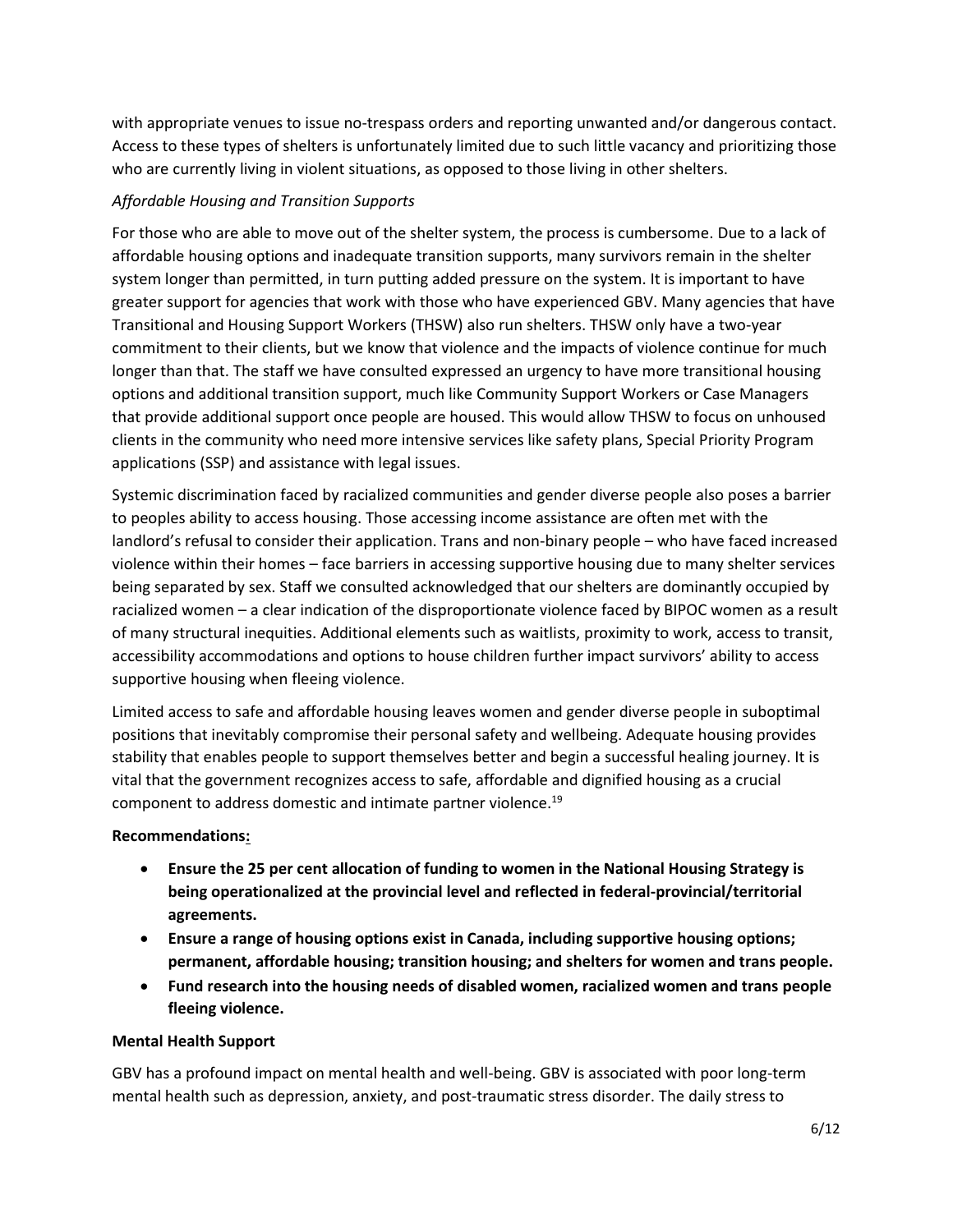survive, protect children and navigate leaving violent situations can be overwhelming. To promote healing and safety, funding for mental health services should be increased to ensure survivors can access ongoing trauma-informed counseling and support services that are culturally-responsive.

Social isolation caused by COVID-19 has also led to increased mental health concerns. For many fleeing violent situations, they risk losing their community and regular circles of support. As shared by one YWCA Toronto staff member, "isolation has also been a struggle for women who have secured housing in the community but continue to feel lonely in their new home." Staff have shared that some women and children who move out of shelters to independent homes feel increased isolation and miss the supportive communities that exist in VAW shelters.<sup>20</sup>

Currently, survivors are facing long wait times for both individual counselling and for their children. Wait times for family counselling are long and when families are able to access these supports, the duration between visits can be substantial. We know that the trauma does not end when a person leaves a violent situation, it lingers and requires ongoing support. Our frontline staff have also underscored the importance of access to free and affordable therapy and counselling that is culturally appropriate. The disproportionate experiences of violence for Indigenous, Black and other racialized communities must be addressed through adequately funded support. Each experience of violence is unique and a one-sizefits-all approach cannot be offered as an acceptable support response.

#### **Recommendations:**

• **Increase funding to ensure free, intersectional and trauma-informed mental health supports for survivors and their families, and to ensure the elimination of waitlists and irregular therapeutic supports.** 

#### **Women and Gender Diverse People with Precarious Status**

Access to education to understand the nuances of abuse and its consequences should be a priority. Ensuring that education efforts are geared to those who may not have regular access or limited access to information is particularly important. In recognition that many domestic violence situations involve new residents to the country, working to ensure education begins upon arrival is critical. Working with airport officials to guarantee information about violence against women and services available to those who experience it is a promising entry point for intervention. Ensuring educational material is diverse and offered in multiple languages with accompanying support would be helpful as well.

Precarious status further marginalizes women who are new residents of the country. The risk of experiencing GBV, houselessness and employment insecurity is heightened for this population and was exacerbated by the ongoing COVID-19 pandemic. 'Shelter-in-place' orders have heightened the risk of violence for women experiencing abuse, but fear of involvement with the criminal justice system or the threat of deportation prevents many from reporting incidents of violence. Canada must adopt a survivor-centered approach and decriminalize reporting incidents of violence.

Without legal status, many women are not able to access good-paying jobs with decent working conditions, nor are they able to receive provincial or federal social assistance. These women face multiple and heightened forms of marginalization rooted in poverty and a lack of recognition of their human rights forcing them to live without financial security. Access to community support services for women with precarious status is also limited, especially throughout the pandemic wherein many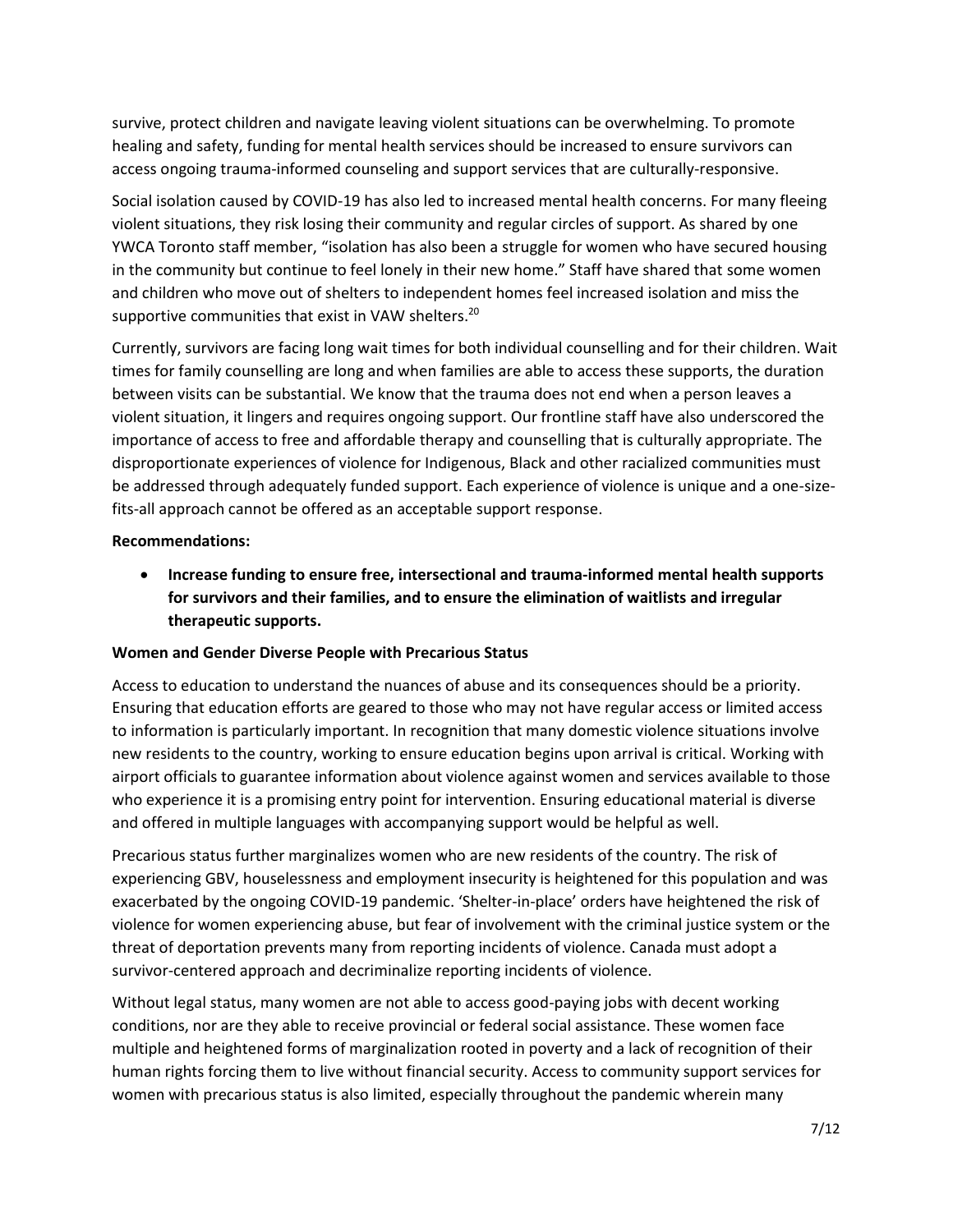organizations have been forced to reduce or end services. Women with no status have very little hope of attaining housing. Often, these women are shuffled between shelters as they wait for immigration documentation to become available. Without legal status, these women will not qualify for subsidized housing or other forms of social assistance. Discriminatory social assistance requirements inadvertently contribute to increased violence against women.

#### **Recommendations:**

- **Develop and distribute information about violence against women and services available at points of entry for new residents such as airports.**
- **Ensure programs and services offered to survivors are made widely available, providing adequate federal investment in culturally appropriate supports that are available in multiple languages. These programs and services include but are not limited to legal support, crisis resources, violence against women programs, and wraparound support services.**
- **End all discriminatory social assistance requirements that prevent women with precarious status from being able to attain housing and social assistance, including child benefits.**

## **Justice System Response**

YWCA Toronto staff expressed concerns about gaps within the criminal justice systems that disempower women experiencing gendered violence. A lack of trauma-informed approaches to responding to disclosures and incidences of domestic violence leads to less reporting. Access to legal support is a top priority for survivors. Whether fighting for child support, custody or implementing processes to prevent interaction with the abuser, adequate support to navigating the legal system would have a positive impact.

Poor legal representation and experiences can lead to further traumatization. Our staff shared that many women have encountered "legal representation that works to quickly settle cases despite the outcome not being in the best interest of the woman." Having well-informed, trauma-focused legal counsel and judges is crucial. A recommendation from our staff is to have feminist-based, domestic violence legal information agencies made widely available, such as [Luke's Place](https://lukesplace.ca/) in Durham region, that are devoted to assisting women and their children as they navigate family law when fleeing an abusive relationship. Ensuring women have access to affordable and quality legal representation is essential.

In addition, survivors of violence often face stigma within legal systems. Education needs to go beyond the reach of those "most" at risk of violence and on to those most at risk of perpetuating it. In particular, there needs to be robust efforts to educate those in positions of power who perpetrate violence in overt and covert ways, including retraumatizing. Lawyers, judges, officers, and other first responders must undergo mandatory trauma-informed sexual and GBV response training.

More widely, the government needs to explore alternative survivor-focused justice systems. Staff shared that a number of women who do seek support from police find themselves getting charged when they acknowledge their acts of self-defense. Not all women and gender diverse people, in particular Black, Indigenous and racialized communities, feel safe or comfortable reporting incidences of violence with the police due to the history of systemic racism within the police and criminal justice system. Alternative complaint processes should be enacted or current systems should be modified to ensure survivors can report incidents of intimate partner or domestic violence in a way that feels safe. Many organizations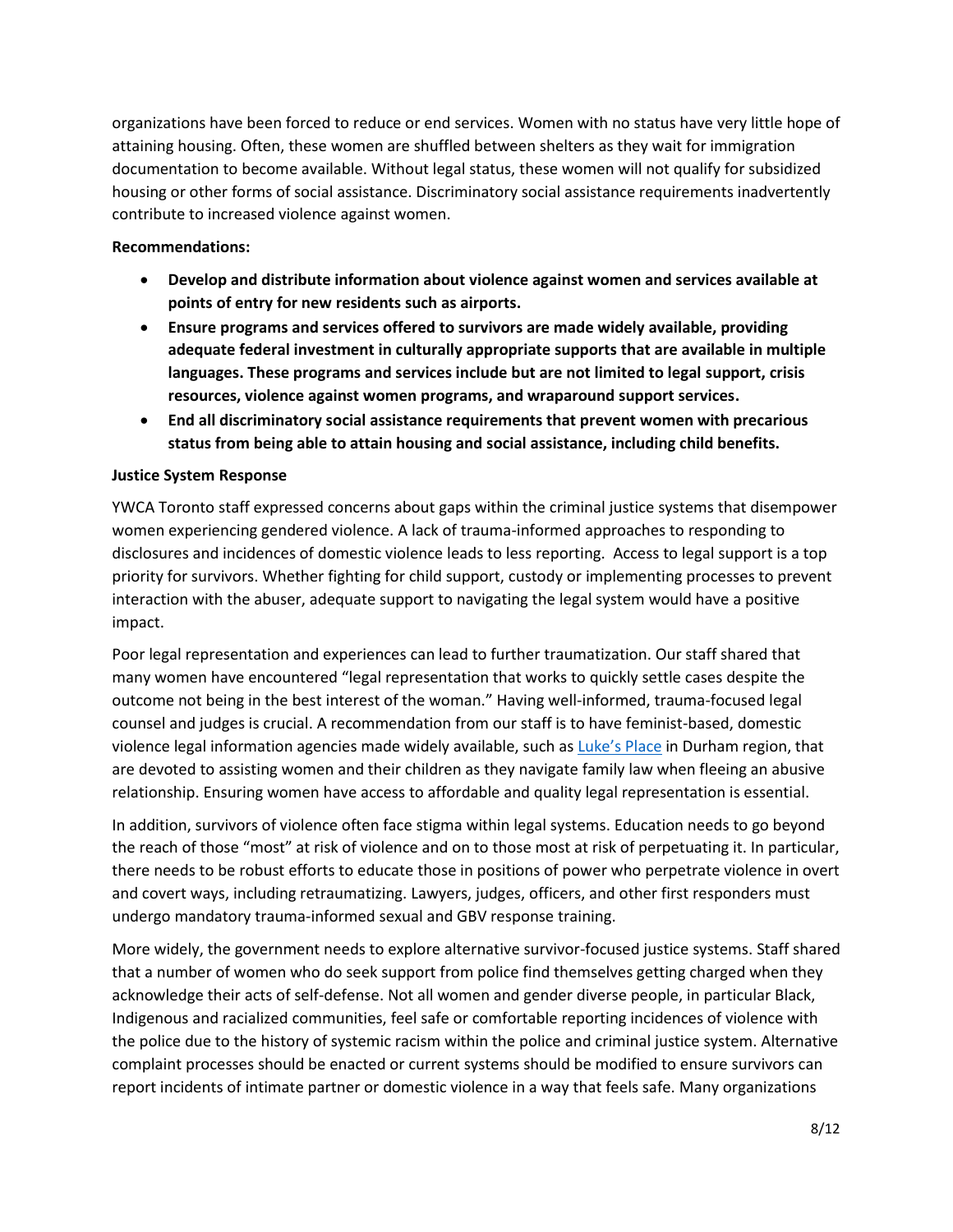have proposed alternative paths to justice for survivors of sexual and GBV. T[he Women's Legal](https://www.leaf.ca/wp-content/uploads/2021/09/Due-Justice-Report-Part-2-FINAL-September-2021.pdf)  [Education & Action Fund \(LEAF\)](https://www.leaf.ca/wp-content/uploads/2021/09/Due-Justice-Report-Part-2-FINAL-September-2021.pdf) published a two-part report through a collaborative [Due Justice for All](https://www.metrac.org/what-we-do/project-highlight/?doing_wp_cron=1647458285.9901630878448486328125)  [Project](https://www.metrac.org/what-we-do/project-highlight/?doing_wp_cron=1647458285.9901630878448486328125) funded by Women and Gender Equality Canada. The [second report](https://www.leaf.ca/wp-content/uploads/2021/09/Due-Justice-Report-Part-2-FINAL-September-2021.pdf) explores the pros and cons of national and international approaches to respond to sexual violence against women.<sup>21</sup> Communitydriven and -led research and consultations should inform the pursuit to find an alternative justice system for survivors.

## **Recommendations:**

- **Develop domestic violence legal information agencies that offer free legal support.**
- **Adopt a survivor-centered approach and decriminalize reporting incidents of violence.**
- **Explore alternative justice models for survivors of sexual and GBV.**

#### **Ensure a Stable Violence Against Women and Gender Based Violence Sector**

Three quarters of the non-profit workforce in Canada is made up of women.<sup>22</sup> As a woman-majority sector performing essential services, investment in our sector not only allows us to support a feminized workforce and ensure equitable workspaces but helps provide critical services for women fleeing violence, such as VAW shelters, supportive housing programs, clinical services, employment programs and child care. The non-profit sector needs public funding to support necessary infrastructure costs to continue providing responsive essential services, as well as cover additional costs brought on by the pandemic. We are deeply concerned about the communities we serve and the disparate impact of the COVID-19 pandemic on low-income individuals and families, particularly women who are precariously housed and survivors of GBV.

The federal government often relies on our sector to provide essential programs and services. Organizations like YWCA Toronto offer life-saving and changing support for survivors. Ensuring stability within the sector is vital to ensure communities most in need can rely on our support services and resources. Since COVID-19, many organizations have faced challenges recruiting and retaining staff. On average, non-profits salaries are significantly lower than economy-wide averages, putting non-profit organization recruitment and retention efforts at a disadvantage.<sup>23</sup> While many were able to work from home over the pandemic, our frontline workers were not. These workers have put themselves at risk throughout the pandemic to care for others and should be compensated in a way that recognizes this risk and contribution. Continuing programs such as the Canada Emergency Wage Subsidy (CEWS) will help organizations adequately compensate and as such, retain staff.

The spike in domestic violence cases throughout the pandemic has increased the demand for VAW shelters and GBV services and resources, all of which are crucial for survivors and their families. In Spring 2021, two-fifths of charities reported that the demand for their programs was outpacing their ability to deliver. <sup>24</sup> Without adequate funding to retain staff and meet program and support demands, our sector is left in a vulnerable position.

#### **Recommendations:**

- **Provide permanent, multi-year funding to nonprofit organizations supporting survivors of sexual and GBV.**
- **Extend the Canada Emergency Wage Subsidy for charities and nonprofit organizations.<sup>25</sup>**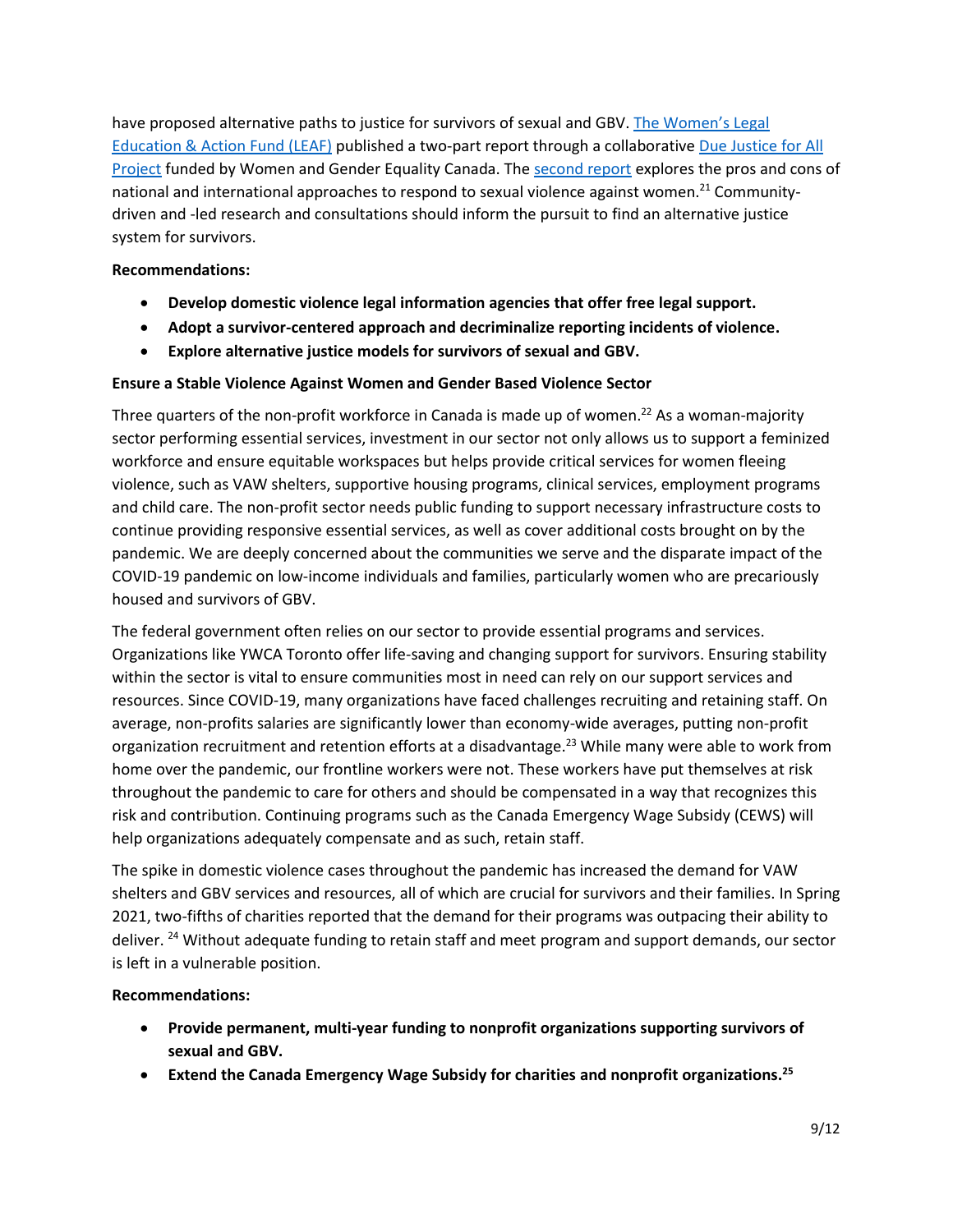#### *Early Intervention*

Early education programs that teach consent and healthy relationships are also useful prevention tools. [In a previous YWCA Toronto submission](https://www.ywcatoronto.org/Assets/YWCA/Documents/Advocacy/YWCA%20Toronto%20Submission%20-%20Federal%20Strategy%20Against%20GBV%20.pdf), it was shared that our Girls' Centre participants expressed needing prevention and public awareness programs that are "youth-led, media savvy and that engage them on issues such as violence, cyber-bullying, sexual exploitation, healthy relationships, and consent."<sup>26</sup> Most recently our staff shared that families accessing our domestic violence programs have either one or two children and there has been an unusual increase in older teens attending the program with their mothers.

While the programs offered by YWCA Toronto are voluntary and some mothers are involved with government-appointed child protection services, it was shared that some mothers are attending in an effort to keep their children away from such bodies. Our YWCA [Here to Help](https://www.ywcatoronto.org/ourprograms/supportservices/parentingafterabuse) and Breakthrough [programs](https://www.ywcatoronto.org/ourprograms/supportservices/parentingafterabuse) offer support for women and girls healing from trauma. Through our programs, women can learn different ways to heal from trauma, discover their self-worth, feel empowered and restore safety. Recognizing the disparate impact of violence on women and girls through permanent, multi-year government funding for girls' programs that promote resiliency and provide crucial support and education would play a critical role in violence prevention efforts.

#### **Recommendation:**

• **Implement permanent, multi-year government funding for girls' programs that promote resiliency and provide crucial support and education on gender-based and intimate partner violence.**

#### **Conclusion**

This Committee's ambition to better the lives of those fleeing intimate partner and domestic violence is commendable. Now, more than ever, efforts need to be made to end all forms of violence against women, girls and gender diverse people. It is so important that the work done to address GBV is done with an intersectional, trauma-informed lens. A survivor-first approach is absolutely essential, and we hope our input will inform your final recommendations to the Government.

We continue to offer our support and our commitment to advancing the work required to end GBV. We would be happy to speak to the Committee should you require more information or wish to discuss our recommendations further.

#### **Jasmine Ramze Rezaee**

Director of Advocacy and Communications, YWCA Toronto [jrezaee@ywcatoronto.org](mailto:jrezaee@ywcatoronto.org) |416.961.8101 x 321

#### **Sami Pritchard**

Manager of Advocacy, YWCA Toronto [spritchard@ywcatoronto.org](mailto:spritchard@ywcatoronto.org) |416.961.8101 x 350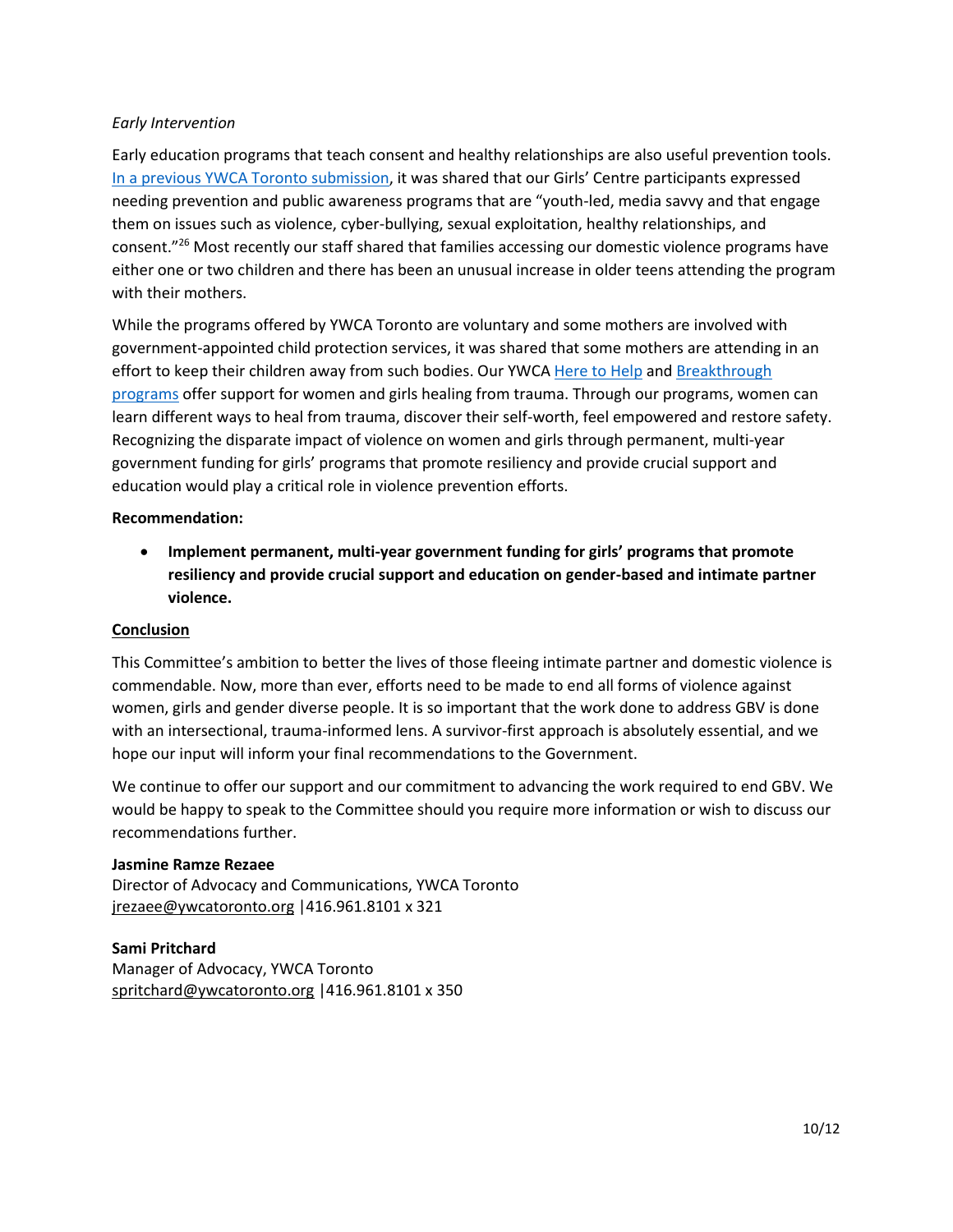## **CC**:

MP Karen Vecchio, Standing Committee on the Status of Women Chair By email: [Karen.Vecchio@parl.gc.ca](mailto:Karen.Vecchio@parl.gc.ca) MP Sonia Sidhu, Standing Committee on the Status of Women Vice-Chair, By email: [sonia.sidhu@parl.gc.ca](mailto:sonia.sidhu@parl.gc.ca) MP Andréanne Larouche, Standing Committee on the Status of Women Vice-Chair By email: [Andreanne.Larouche@parl.gc.ca](mailto:Andreanne.Larouche@parl.gc.ca) MP Michelle Ferreri, Standing Committee on the Status of Women Member By email: [michelle.ferreri@parl.gc.ca](mailto:michelle.ferreri@parl.gc.ca) MP Leah Gazan, Standing Committee on the Status of Women Member By email: [Leah.Gazan@parl.gc.ca](mailto:Leah.Gazan@parl.gc.ca) MP Shelby Kramp-Neuman, Standing Committee on the Status of Women Member By email: [Shelby.kramp-neuman@parl.gc.ca](mailto:Shelby.kramp-neuman@parl.gc.ca) MP Emmanuella Lambropoulos, Standing Committee on the Status of Women Member By email: [emmanuella.lambropoulos@parl.gc.ca](mailto:emmanuella.lambropoulos@parl.gc.ca) MP Marc G. Serré, Standing Committee on the Status of Women Member By email: [marc.serre@parl.gc.ca](mailto:marc.serre@parl.gc.ca) MP Jenna Sudds, Standing Committee on the Status of Women Member By email: [jenna.sudds@parl.gc.ca](mailto:jenna.sudds@parl.gc.ca) MP Anita Vandenbeld, Standing Committee on the Status of Women Member By email: [anita.vandenbeld@parl.gc.ca](mailto:anita.vandenbeld@parl.gc.ca) MP Dominique Vien, Standing Committee on the Status of Women Member By email: dominique.view@parl.gc.ca

## **References**

- <sup>1</sup> <https://sexualassaultsupport.ca/covid-19-pandemics-and-gender-ocrcc-statement/>  $\overline{a}$
- <sup>2</sup> <https://femicideincanada.ca/callitfemicide2021.pdf>

<sup>3</sup> [https://www.mmiwg-ffada.ca/wp-content/uploads/2019/06/National-Inquiry-Master-List-of-Report-](https://www.mmiwg-ffada.ca/wp-content/uploads/2019/06/National-Inquiry-Master-List-of-Report-Recommendations-Organized-By-Theme-and-Jurisdiction-2018-EN-FINAL.pdf)[Recommendations-Organized-By-Theme-and-Jurisdiction-2018-EN-FINAL.pdf](https://www.mmiwg-ffada.ca/wp-content/uploads/2019/06/National-Inquiry-Master-List-of-Report-Recommendations-Organized-By-Theme-and-Jurisdiction-2018-EN-FINAL.pdf)

<sup>4</sup> [https://www.justice.gc.ca/eng/rp-pr/cj-jp/fv-vf/rr12\\_7/rr12\\_7.pdf](https://www.justice.gc.ca/eng/rp-pr/cj-jp/fv-vf/rr12_7/rr12_7.pdf)

<sup>5</sup> [https://www.imaginecanada.ca/en/Policy-priority-Help-for-nonprofits-through-COVID-19-and-the](https://www.imaginecanada.ca/en/Policy-priority-Help-for-nonprofits-through-COVID-19-and-the-recovery)[recovery](https://www.imaginecanada.ca/en/Policy-priority-Help-for-nonprofits-through-COVID-19-and-the-recovery)

- <sup>6</sup> <https://canadianwomen.org/blog/responding-to-gender-based-violence-national-survey-results/>
- <sup>7</sup> <https://www.theglobeandmail.com/canada/article-ipv-backstory/>
- <sup>8</sup> [https://www.justice.gc.ca/eng/rp-pr/cj-jp/fv-vf/rr12\\_7/rr12\\_7.pdf](https://www.justice.gc.ca/eng/rp-pr/cj-jp/fv-vf/rr12_7/rr12_7.pdf)
- <sup>9</sup> <https://nationalactionplan.ca/>
- <sup>10</sup> <https://nationalactionplan.ca/wp-content/uploads/2021/06/First-Stops-on-the-Road-to-the-NAP.pdf>